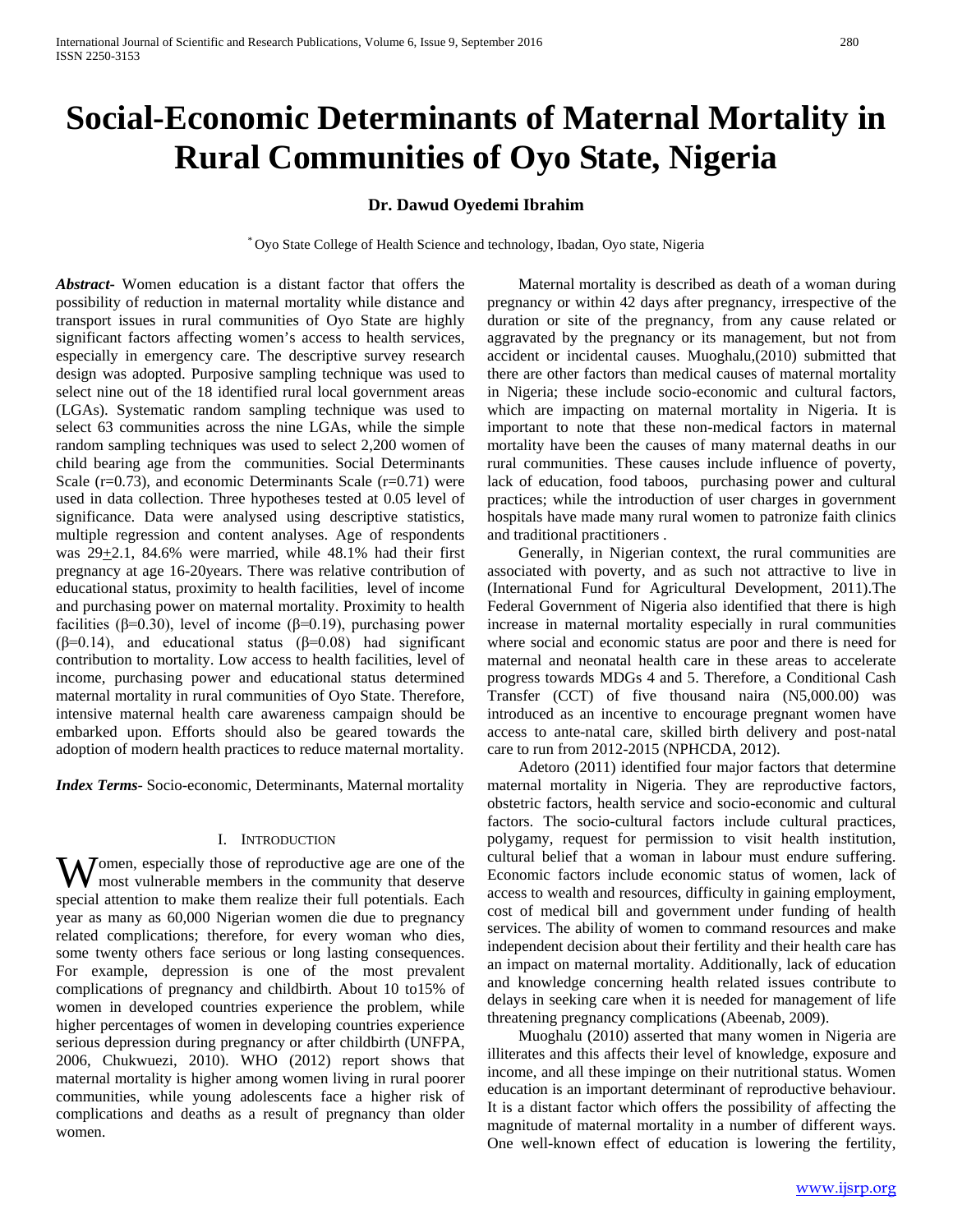because if women have less pregnancy and bear fewer children, they are less at risk of maternal death. United Nations (2007) noted that poor and uneducated women have a high possibility of marrying early, poor child spacing and unlikely to use contraceptive than their rich counterparts.

 Level of income has significant implications on health and development of household generally as well as poor access to information especially in the rural communities where maternal mortality rate is higher than the urban cities. For example, data showed that 18.7% women and 6.3% men in urban areas have no access to information, while 52.5% women and 22.6% men in rural communities have no access to information. Maternal mortality level is much higher in women with no education compared to women with secondary level or higher education (Federal Ministry of Health [FMOH] and UNICEF, 2007). The factors underlying the direct causes of maternal deaths are the low social status of women in developing countries which limits their access to economic resources, basic education and inability to make decisions related to their health and nutrition. Some women are denied access to health care when it is needed either because of cultural practices of seclusion or that decision making is the responsibility of other family members (Federal Ministry of Health [FMOH] and UNICEF, 2007).

 Moreover, in rural communities, goods and services are very expensive because of distance and transportation problem, and this make resources limited in circulation which predominantly affects women and children, and severely reduces the available nutritional intake for women during pregnancy. Low and inadequate nutritional intake is one of the reasons for the high incidence of anaemia in pregnant women in Nigeria. About 60 percent of pregnant women especially those in rural communities are anaemic during pregnancy (haemoglobin equal to or less than 10gms) which could eventually result to maternal mortality (Ogunbode, 2012).

 Distance and transport issues in rural communities are highly significant factors affecting women's access to health services, especially in emergency care. Even if women do attempt to get to hospital for treatment, they may arrive too late for their lives to be saved because of poor roads and lack of adequate transportation and this may lead to maternal mortality. Delay to seek health care may occur at household level where the members of the household fail to recognize the seriousness of complications during pregnancy and delay seeking professional assistance. (Thaesus and Maine,1994).

 Nigeria Demographic Health Survey (2008) revealed that Nigerian women reported various problems in accessing health care;14 Nigerian women cited the problem of getting permission to go for treatment, 56 reported the problem of getting money for treatment, 36 cited the problem of distance to health facility, 34 reported transportation problem,17 reported not willing to go alone, 21 reported the problem of not getting the female health care provider in the hospital,33 reported non availability of health care providers,41 reported non availability of drugs, while 74 complained of one out of all problem. In another study conducted by Federal Ministry of Health [FMOH] and UNFPA (2003), it was revealed that various factors are critical determinants of maternal mortality. These factors include; distance from place of dwelling to health care facilities, high medical bill, socio cultural factors limiting the women to take

independent decision about their lives and decision to seek appropriate health care for themselves.

### II. STATEMENT OF THE PROBLEM

 In spite of advancement in medical science and increased funding of maternal healthcare delivery, there is still high prevalence of maternal mortality in the rural communities, for example, in Nigeria there is urban and rural variations in maternal mortality rate of 351/100,000 live births in urban cities compared to 828/100,000 live births in rural communities (NPHCDA, 2010). The maternal mortality rate in some rural local government areas of Oyo State is higher than the urban cities of the state, while majority of the local government areas in the state did not report the cases for documentation. For instance, kajola local government area Maternal Mortality Rate (MMR) was 440, Irepo local government area MMR was 419, Iseyin LGA was 225, compared with Ibadan North Local Government area MMR of 137 (Oyo State Ministry of Health, 2008). Previous studies had focused on medical causes of maternal mortality and issue of competence of ante-natal personnel with little consideration for the likely roles of other antecedent factors such as socio and economic factors. Furthermore, many women in rural communities get pregnant without thinking of how to cope and care for it, nor thinking of complication and consequences that might follow the pregnancy, but their major thought is about the number of children to have, especially their preference for male child.

### **Hypotheses**

The following hypotheses were tested:

 1. Social factors (educational status and proximity to health facilities) will not be significant determinants of maternal mortality in rural communities of Oyo State, Nigeria.

 2. Economic factors (Level of income and purchasing power) will not be significant determinants of maternal mortality in rural communities of Oyo State, Nigeria.

 3. There will not be significant relative contribution of educational status, proximity to health facilities, level of income and purchasing power to maternal mortality in rural communities of Oyo State, Nigeria.

#### III. METHODOLOGY

 The descriptive survey research design was used to investigate social-economic determinants of maternal mortality in rural communities of Oyo state, Nigeria. Multi-stage (Purposive and Cluster random sampling technique sampling technique) was used to select two thousand two hundred (2200) women of child bearing age from rural communities in Oyo state, Nigeria. The respondents were selected from sixty three rural communities from eleven rural local government areas in Oyo state, Nigeria. Simple random sampling technique was used to give each of the respondents in the chosen rural communities an equal and independent chance of being included in the study. The instrument for data collection in the study was a self developed and validated questionnaire. The socio-demographic characteristics of the respondents covered in section A include;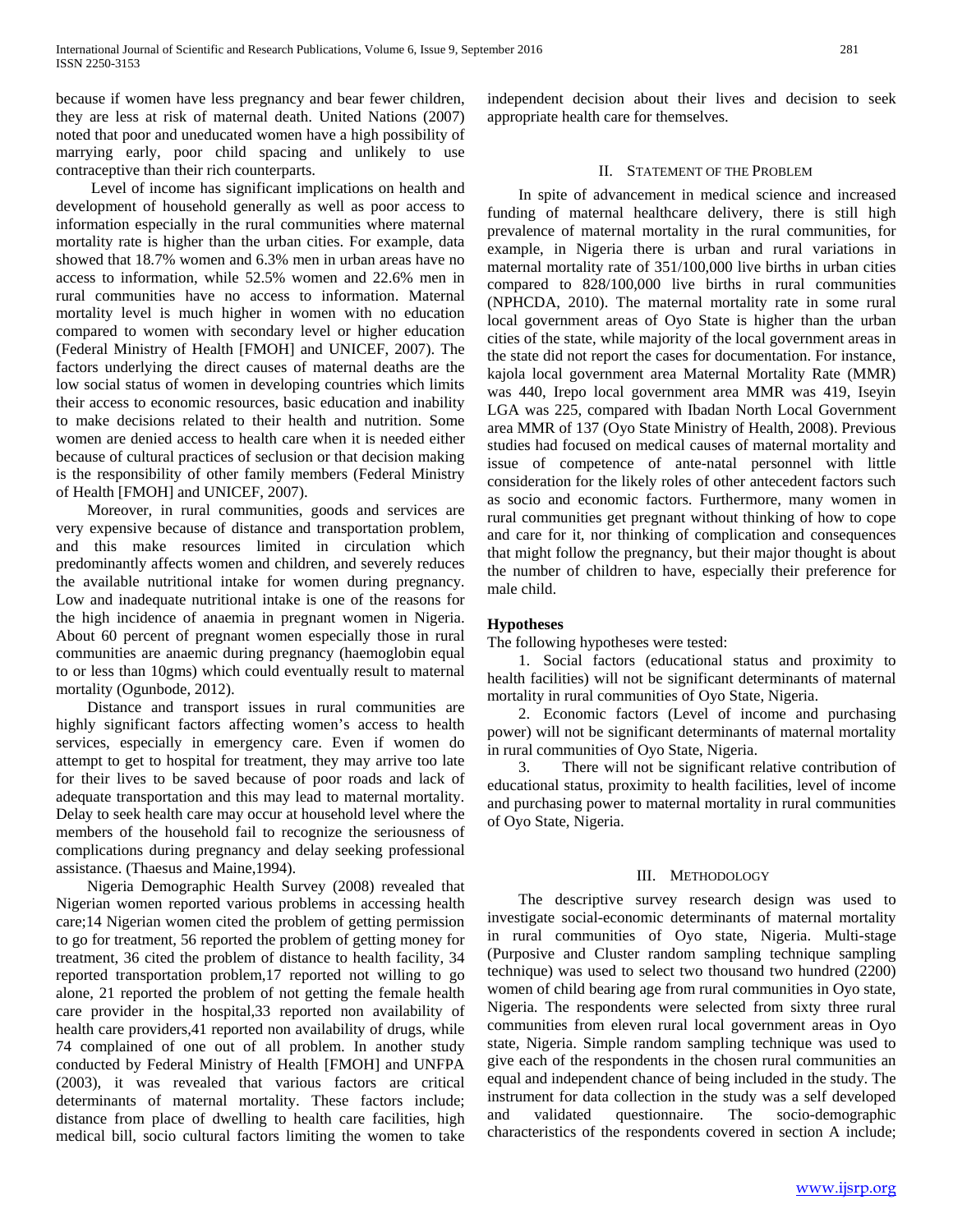age, marital status, religion, birth order, educational qualification, occupation and age at first pregnancy of the respondents. Section B was used to elicit information on independent variable educational status, proximity to health facilities, level of income and purchasing power. The responses in sections B were constructed in a 4-point modified Likert format of Strongly Agree (SA), Agree (A), Disagree (D) and Strongly Disagree (SD).

 The instrument was validated through expert review, which in turn helped to remove ambiguities and item construction problems. The data generated through pre-testing of the instrument were then subjected to factor analysis. A cronbach alpha method was used to test the internal consistency of questionnaire which yielded reliability values of 0.87. In totality, twenty six (26) items that met with 0.40 as criterion for retention of items were retained in the questionnaire. The data collected were analyzed using descriptive statistics of frequency counts and inferential statistics of multiple regression analysis to test the hypotheses at 0.05alpha level.

# IV. RESULT **Table 1: Socio-demographic characteristics of the respondents**

| <b>Variable</b>       | Frequency | Percent (%) |
|-----------------------|-----------|-------------|
| Age (years):          |           |             |
| 15-19 years           | 117       | 5.3         |
| 20-24 years           | 439       | 20.0        |
| 25-29years            | 549       | 24.9        |
| 30-34years            | 588       | 26.7        |
| 35-39years            | 323       | 14.7        |
| 40years and above     | 184       | 8.4         |
| <b>Total</b>          | 2200      | 100         |
| <b>Marital status</b> |           |             |
| Single                | 60        | 2.7         |
| Married               | 1861      | 84.6        |
| Divorced              | 123       | 5.6         |
| Widow                 | 110       | 5.0         |
| Separated             | 46        | 2.1         |
| <b>Total</b>          | 2200      | 100         |
| <b>Birth order</b>    |           |             |
| <b>Nil</b>            | 127       | 5.8         |
| $1 - 2$               | 919       | 41.8        |
| $3 - 4$               | 933       | 42.4        |
| 5 and above           | 221       | 10.0        |
| <b>Total</b>          | 2200      | 100         |

| <b>Religion</b>       |                |                |  |
|-----------------------|----------------|----------------|--|
| Christianity          | 1141           | 51.9           |  |
| Islam                 | 933            | 42.4           |  |
| Traditionalist        | 126            | 5.7            |  |
| <b>Total</b>          | 2200           | 100            |  |
| <b>Educational</b>    |                |                |  |
| Qualification         | 598            | 27.2           |  |
| Primary school drop   | 1043           | 47.4           |  |
| out                   | 434            | 19.7           |  |
| Secondary school drop | 115            | 5.2            |  |
| out                   | 9              | 0.4            |  |
| Primary<br>school     | 1              | $\mathbf{0}$   |  |
| certificate           |                |                |  |
| Secondary<br>school   |                |                |  |
| certificate           |                |                |  |
| <b>OND/NCE</b>        |                |                |  |
| B.Sc/B.Ed/HND         |                |                |  |
| <b>Total</b>          | 2200           | 100            |  |
| Occupation            |                |                |  |
| Unemployed            | 577            | 26.2           |  |
| Trading               | 1121           | 51.0           |  |
| Farming               | 406            | 18.5           |  |
| Civil servant         | 94             | 4.3            |  |
| Others                | $\overline{2}$ | $\overline{0}$ |  |
| <b>Total</b>          | 2200           | 100            |  |
| first<br>Age<br>at    |                |                |  |
| pregnancy             | 56             | 2.5            |  |
| Less than 15 years    | 1059           | 48.1           |  |
| 16-20 years           | 1057           | 48.0           |  |
| $21-30$ years         | 28             | 1.3            |  |
| 31-40 years           |                |                |  |
| <b>Total</b>          |                |                |  |

# **Hypotheses Testing**

 **Hypothesis 1:** Social factors (educational status and proximity to health facilities) will not be significant determinants of maternal mortality in rural communities of Oyo State, Nigeria.

## **Table 4: Regression analysis on social factors as determinants of maternal mortality**

| Model | Sum     | ОÏ | <b>Mean</b> | Sig. |
|-------|---------|----|-------------|------|
|       | squares |    | square      |      |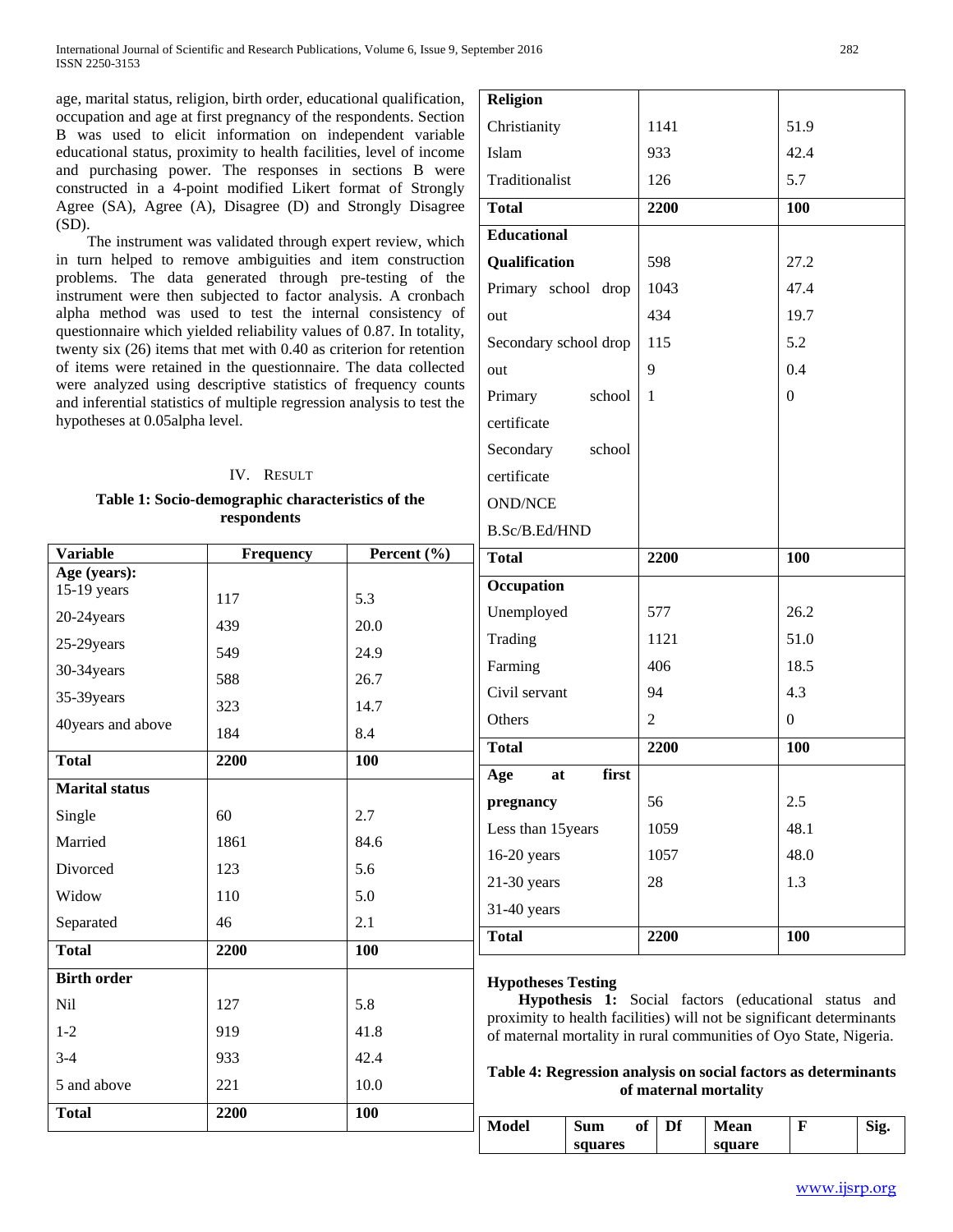| Regression      | 28103.6776 |      | 14051.838 | 525.044           | .000      | Regression | 28879.593 |      | 14439.796 | 546.755 | .000 |
|-----------------|------------|------|-----------|-------------------|-----------|------------|-----------|------|-----------|---------|------|
| Residual        | 58798.702  | 2197 | 26.763    |                   |           | Residual   | 58022.785 | 2197 | 26.410    |         |      |
| Total           | 86902.378  | 2199 |           |                   |           | Total      | 86902.378 | 2199 |           |         |      |
| $R = 569$       |            |      |           |                   | $R = 576$ |            |           |      |           |         |      |
| $R^2 = 323$     |            |      |           | $R^2 = 332$       |           |            |           |      |           |         |      |
| Adj $R^2 = 323$ |            |      |           | Adj. $R^2 = .332$ |           |            |           |      |           |         |      |

Table 4 showed that (F  $_{(2, 2197)} = 525.044$ ; R=.569, R<sup>2</sup>=.323, Adj.  $R^2 = 323$ ,  $P < 0.05$ ), and 32% of the variation in maternal mortality was accounted for by the independent variables. This implies that Social factors (Educational status and proximity to health facilities) are significant determinants of maternal mortality in rural communities of Oyo state. The null hypothesis was therefore, rejected. The outcome of this study is in conformity with findings of Umurung (2010) that education is a key determinant of health facility utilization for delivery, because education increases women's autonomy, understanding and decision making power within the house hold. In addition, educated women tend to seek out higher quality health care services and likely to deliver at a health facility compared to the uneducated one. More so, Chakraborty etal (2006) and Navaneethem and Dharmalingamb (2002) found that female education is a strong determinant of maternal health services utilization, while uneducated women are less likely to use maternal health care services for delivery. The study also buttressed submission of Chakraborhy, Islam, Chowdhury and Akhter (2003) that proximity to health facilities has been found to affect the use of maternal health care services in rural communities as these facilities are usually located at long distances, and for many rural women, lack of transportation and cost of transportation serve as mitigation factors to health care seeking, while some thought of low quality of services and anticipation of poor behaviour from health staff and instead they exercises home delivery.

 **Hypothesis 2:** Economic factors (Level of income and purchasing power) will not be significant determinants of maternal mortality in rural communities of Oyo State, Nigeria.

## **Table 5: Regression analysis on economic factors as determinants of maternal mortality**

| Model | Sum<br>ot |  | Df | Mean   | т<br> | n.<br>Sig. |  |
|-------|-----------|--|----|--------|-------|------------|--|
|       | squares   |  |    | square |       |            |  |

Table 5 showed that (F  $_{(2,197)} = 546.755$ , R=.576, R<sup>2</sup>= .332, Adj.  $R^2 = 0.332$ ,  $P < 0.05$ ), and about 33% of the variation in maternal mortality was accounted for the independent variables. This implies that economic factors (level of income and purchasing power) are significant determinant of maternal mortality in rural communities of Oyo State, Nigeria. The null hypothesis was therefore, rejected. The outcome of this study is in line with International Fund for Agricultural Development (IFAD) (2012) that poverty is severe in rural communities of Nigeria, where up to 80% of the population lives below the poorest groups and often short of food, particularly during preharvest period. The finding also corroborates the submission of Ogunjuyigbe and Liasu (2010) that poverty has implication for access to health and treatment, and poor people are less likely to be able to afford the cost of treatment for most diseases and where an illness becomes protracted and treatment becomes costly, the poor people are likely to resign themselves to faith and death. The finding also supported Babalola and Fatusi, (2009) who noted that in rural communities, goods and services are very expensive because of distance and transportation problem. Then income generating activities by women are governed by their husbands. For example, female engage in house-maid work and men do farming, buying and selling. The income disparity takes a woman away from her right to decide on her own health. It leaves women dependent on men's decisions whose preference on income and expenditure could be different. It was also noted that many Nigerian rural women are not gainfully employed and many of them work in their husband's farms and in their homes and are not paid for their services. Many of them work in the informal sector; they work for long hours and earn so little for their labour (World Bank, 1996).

**Hypothesis 3:** There is no significant relative contribution of educational status, proximity to health facilities, level of income, purchasing power, female genital mutilation, early marriage and food taboo/restriction to maternal mortality in rural communities of Oyo state, Nigeria.

**Table 6: Relative contributions of independent variables of educational status, proximity to health facilities, level of income, purchasing power, female genital mutilation, early marriage and food taboo/restriction on maternal mortality**

| Model                          | <b>Unstandardized</b><br>coefficient |           | <b>Standardized</b><br>coefficient | Т        | <b>Sig</b> |
|--------------------------------|--------------------------------------|-----------|------------------------------------|----------|------------|
|                                | В                                    | Std error | B                                  |          |            |
| Constant                       | 11.605                               | .851      |                                    | 13.635   | .000       |
| <b>Educational</b> status      | $-199$                               | .043      | .082                               | $-4.609$ | .000       |
| Proximity to health facilities | .338                                 | .023      | .300                               | 14.579   | .000       |
| Level of income                | .368                                 | .042      | .190                               | 8.717    | .000       |
| Purchasing power               | 268                                  | .043      | .138                               | 6.315    | .000       |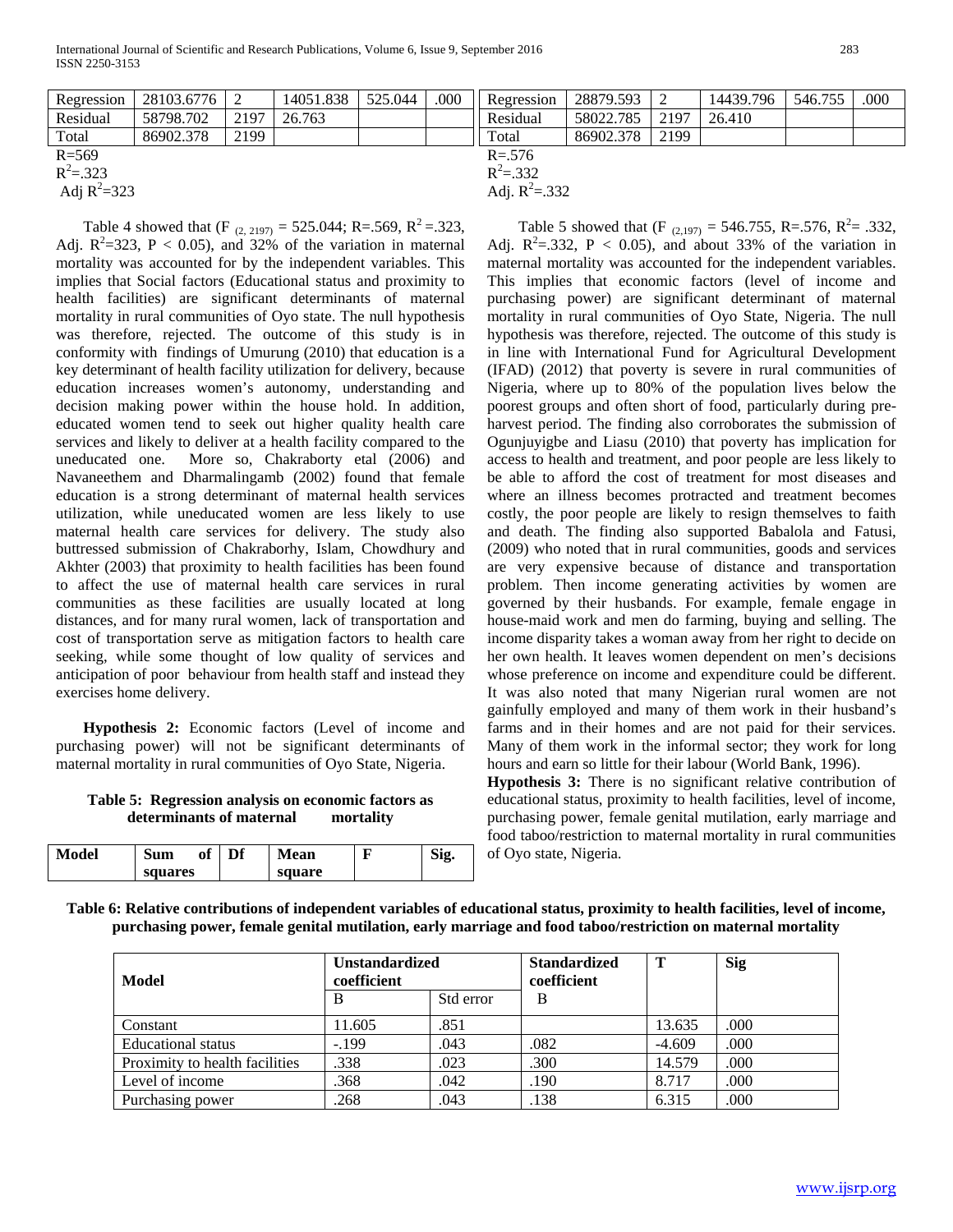Table 6 showed the relative contribution of each of the independent variables on the dependent variable. All the variables were independently significant Proximity to health facilities has the highest contribution of 30% of the total equation  $(\beta = 0.300, t=14.579, P < 0.05)$ , followed by level of income which contributed 19% of the total equation ( $\beta$  = .190, t=8.717, P < 0.05). This is followed by purchasing power which contributed 13.8% of the total equation (β = 138, t=6.315, P < 0.05), it then followed by educational status that contributed 8.2% of the total equation ( $\beta$  = .082, t=4.609, P < 0.05). This result indicated that each of the independent variables (Educational status, proximity to health facilities, level of income and purchasing power) contributed significantly to maternal mortality in rural communities of Oyo State, Nigeria. The finding of the study revealed that educational status, proximity to health facilities, level of income, purchasing power, female genital mutilation, early marriage and food restriction/taboos are significant determinants of maternal mortality in rural communities of Oyo state, Nigeria. This finding agreed with the submission of Ogunjuyigbe and Liasu (2010) that the major indicators of maternal mortality in Nigeria are poverty at the house hold level that predominantly affects women and children and severely reduces the available nutritional intake for women during pregnancy which is one of the causes of high incidence of anaemia in pregnant women. Moreover, low status of women deny them access to appropriate decision making with regards to their reproductive functions, and high level of female illiteracy is a proxy for poor health seeking behaviour for maternity services and dogma to harmful traditional practices such as early marriage, food taboo and female circumcision. Additionally, WHO (2005) reported that urban rural migration, high cost of goods, unemployment, gender inequality, lack of money, transportation, distance to health facility, fear of going alone to health facilities, inability to make informed choices and the need to obtain permission from some authority such as husband in the case of some married women are major factors to maternal mortality in Nigeria.

#### V. CONCLUSION AND RECOMMENDATIONS

 Base on the findings of this study, it is concluded that social economic factors (educational status, proximity to health facilities, level of income and purchasing power) are significant determinants of maternal mortality in rural communities of Oyo State. Moreover, decision making and places of deliveries during pregnancy were significant determinants of maternal mortality in rural communities of Oyo State. Base on the findings of this study, it is recommended that: Modern health care facilities need to be provided in rural communities of Oyo State, so as to meet the objectives of primary health care which are accessible, available and affordable for rural women. National Health Insurance scheme for women of child bearing age, especially pregnant mothers and children should be extended to rural communities to reduce incessant maternal mortality that may result from poor financial problem, and there should be continuous public awareness and orientation on the need to patronize hospital for antenatal clinic and delivery, so as to reduce maternal mortality in rural communities.

#### **REFERENCES**

- [1] Abeenab, G. (2009). Maternal mortality: Should women die giving life. Retrieved May16, 2016, 2016, from<br>[http://www.worldpulse.com/taxony/term/5556.](http://www.worldpulse.com/taxony/term/5556.%20Retrieved%20on%2016/5/2011)
- [2] Adetoro, O. O. (2011). *Maternal Mortality*: the way forward. Retrieved Aug.16, 2016, from WWW.issuuw.com/thenation/docs/
- [3] Adesokan, F. O. (2010). Reproductive Health for all: Corporate Graphics Ltd: ISBN 978-35473-6-4.
- [4] Babalola, S. and Fatusi, A. (2009). Determinant of use of maternal health service in Nigeria looking beyond individual and household factor: Bio medical central pregnancy and child birth.
- [5] Chandrashekhar, T. S., Joshi, H.S., Sreekumaran, B. V., Giri, S. and Chuni, N. (2006).Home delivery and Newborn care practice among urban women in western Nepal: Retrieved Aug.3,2016,from http://:biomed central. Com/1471-2393/6/27.
- [6] Charkraborhy, N., Islam, M.A., Chowdhury, R. I. and Akhter, N. N. (2003). Determinants of the use of maternal health services in rural Bangladesh: *Health promotion international vol. 18, No 4 (on line)* RetrievedAug.2,2016,from http:// heapro. Oxford journals. Org/content/18/4/327. Full pdf html .
- [7] Chuckwuezi, C. (2010). Socio-cultural Factors Associated with Maternal Mortality in Nigeria: *Research Journal of Social sciences 1(5): 22-26, INSI Net Publication*.
- [8] Federal Ministry of Health and United Nations. (2007). Integrated Maternal, Newborn and Child Health Strategy. Abuja, Nigeria.
- [9] Federal Ministry of Health and UNFPA, (2003). National HIV/AIDS and Reproductive Health Survey (NARHS), Abuja, Nigeria.
- [10] International Fund for Agricultural Development. (2011). Rural poverty in Nigeria. RetrievedApril.3,2016,from [http://www.ruralpovertyportal.org/web/guest/coun](http://www.ruralpovertyportal.org/web/guest/country/home/tags/nigeria) [try/home/tags/nigeria.](http://www.ruralpovertyportal.org/web/guest/country/home/tags/nigeria)
- [11] International Fund for Agricultural development (IFAD), (2012). Rural poverty in Nigeria. Retrieved Aug.5,2016,from http;// www. Rural poverty portal org/web/rural//home/-/ asset publisher/qwqRZMROQ Eeh/rss.
- [12] Muoghalu, C.O. (2010). Socio-economic and Cultural Factors in Maternal Mortality in Nigeria: Ife Centre for Psychological Studies. Retrieved Jan.10,2016,from http://www. Fags.org/teems.
- [13] National Primary Health Care Development Agency. (2010). The MDG-DRG Funded Midwives Service Scheme, Concept, Process and Progress: MPP Ltd., Abuja.
- [14] National Primary Health Care Development Agency. (2010). The MDG-DRG Funded
- [15] National Primary Health Care Development Agency. (2012). SURE-PMCH Midwives and CHEWs orientation and enrolment at Lafia Hotel, Ibadan 12- 15 Sept. 2012.
- [16] Navaneethem, k. and Dharmalingamb, A. (2002). Utilization of maternal health care services in Southern India. Soc sci med journal 2002;55: 1849- 1869
- [17] Nigeria Demographic Health Survey.(2008).Socio-economic in equity coverage: National Population Commission Abuja.
- [18] Ogunbode, O. (2012). Lecture on Primary Health Care Education: A Tool for Preventing Maternal and Infant Mortality at Primary Health Care Tutor's Lecture Hall, University College Hospital (UCH), Ibadan, Nigeria.
- [19] Ogunjuyigbe, P.O. and Liasu, S.(2010). The social and economic of maternal morbidity and mortality in Nigeria. Retrieved Aug.5,2016, from http:// www. poverty to maternal mortality .
- [20] Olayiwola, L.M. and Adeleye, A.O. (2005). Rural Infrastructural Development in Nigeria between 1960 and 1990: *Problems and challenges. Journal of social science* 11(2)91-96.
- [21] Oyo state Ministry of Health. (2008): Oyo state comprehensive Health Bulletin: Department of planning, Reseach and Statistics. Health system Development project.HSDP-11..HMIS unit secretariat, Ibadan.
- [22] Thaessus, S., and Maine, D. (1994). Too Far to Walk*: Maternal Mortality in Context.* Social Science Medicine 38:1091:110.
- [23] Umurung, Y.S. (2010). Determinants of utilization of deliver services by pregnant in Rwanda.